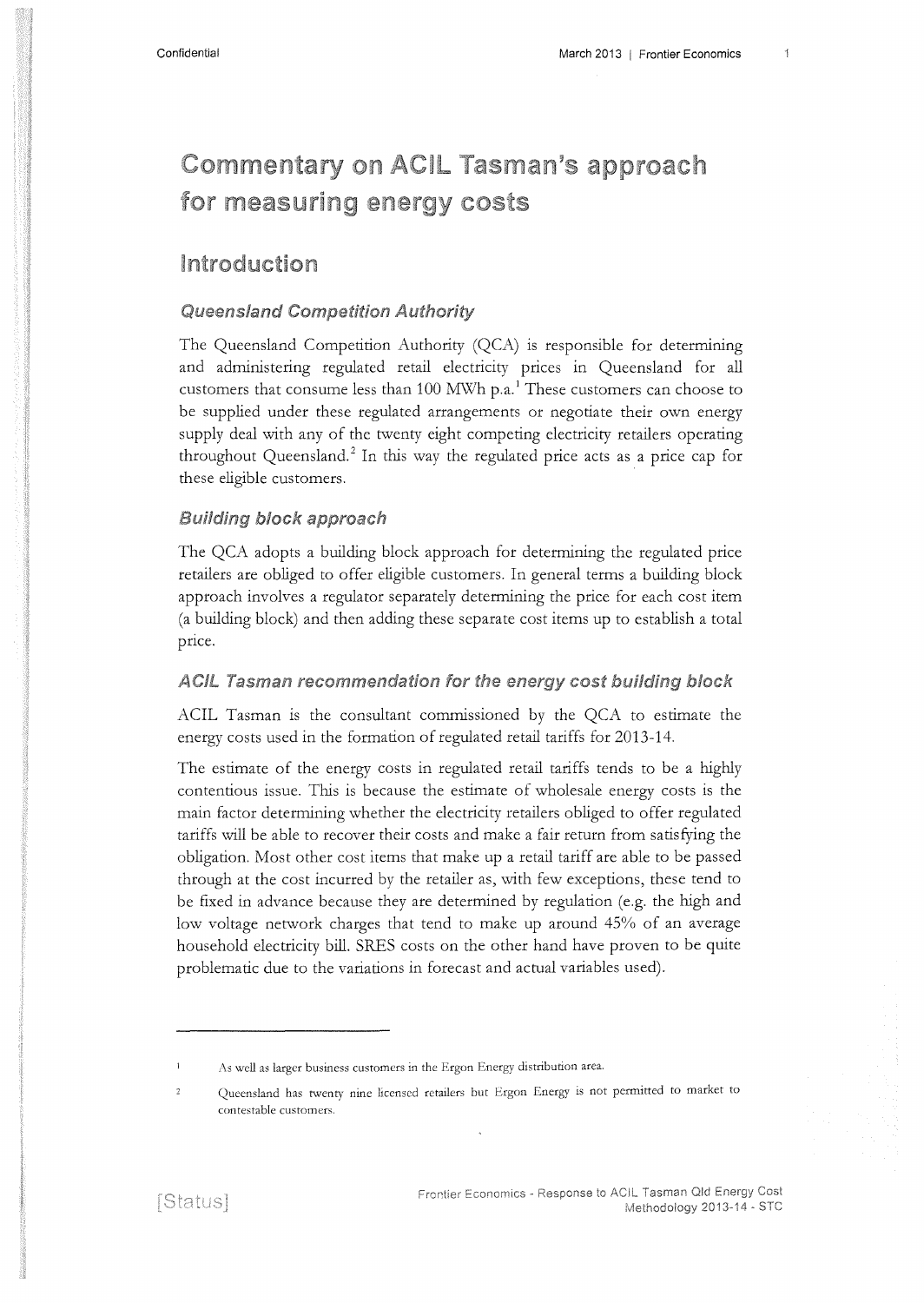The difficulty for retailers is that their actual wholesale energy purchase costs are not set by regulation; rather their wholesale energy purchase costs will be determined by the forces of the most volatile market on earth  $-$  the National Electricity Market (NEM). To make matters worse, the price that retailers can charge for the energy supplied to eligible customers is fixed and set in advance of when retailers purchase energy for those customers. If the regulator underestimates a retailer's wholesale energy purchase costs, the retailer will be in a position where it pays more for the energy it supplies than the retailer receives from the customer. Effectively, this means that the retailer will be paying for the privilege of supplying regulated customers. This is more than a theoretical possibility - for example, the marginal cost of supplying an additional customer throughout 2007 and 2008 was considerably higher than the regulated price cap.

Given the risks faced by retailers in supplying regulated customers, it is important that the regulator has a sound basis for determining all the costs incurred by such retailers. This means that the regulator should ensure retailers supplying regulated customers are adequately remunerated for all costs and all risks that the retailer would normally be compensated for had they not been subject to regulation.

#### **Review of ACIL Tasman recommendations**

Following our review of the approach ACIL Tasman have proposed in their draft report of December 2012<sup>3</sup>, given the form of regulation adopted by QCA and accepted by the Government for determining the retailers' wholesale energy costs, we believe there is a high likelihood that retailers supplying regulated customers may not recover their fair and reasonable costs and achieve a commercial return given the risks they face (i.e. an appropriate risk-adjusted return).

#### Purpose of this note

In the QCA's December 2012 Consultation Paper on cost components, the QCA stated that while it was "generally satisfied" with its approach for determining wholesale energy costs in its 2012-13 Determination, the Commission said it was "open to suggestions from stakeholders on how that framework might be improved or why an alternate approach might be appropriate for the 2013-14 review".<sup>4</sup>

The remainder of this note explains why we have formed an adverse view of ACIL Tasman's recommended approach and describes more appropriate

 $\overline{\mathbf{3}}$ ACIL Tasman (2012), Estimated energy costs for sue in 2013-14 electricity retail tariffs (ACIL Report), see: http://www.qca.org.au/files/ER-ACIL-EstimatedEnergyCostsForUseIn2013-14ElectrictyRetailTariffs-1212.pdf

Queensland Competition Authority (2012), *Consultation Paper*, Regulated Retail Electricity Prices 2013-14, *Cost Components and Other Issues,* December, p 12.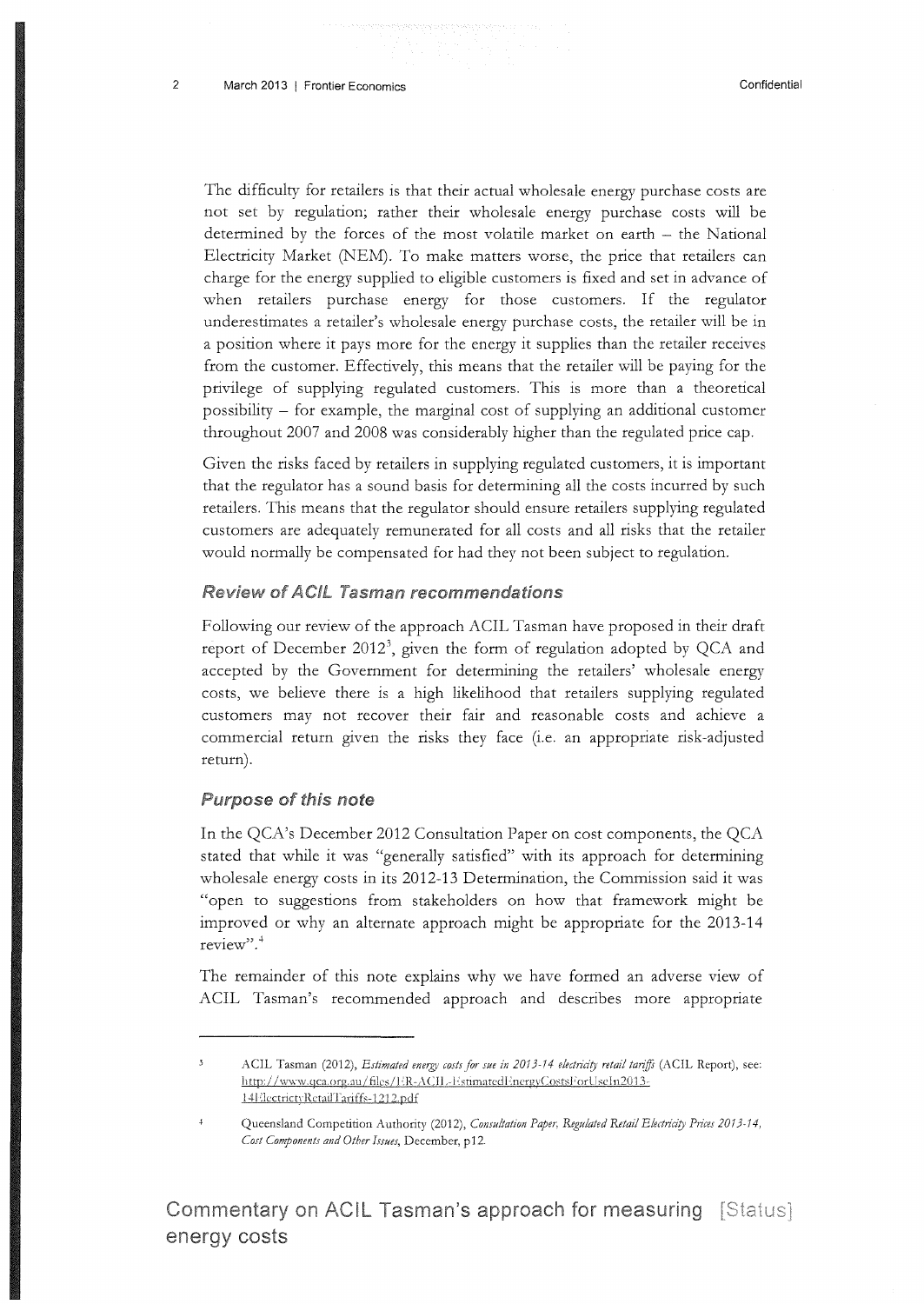approaches for determining retailers' energy purchase costs in the context of the form of regulation for this building block item.

### **ACIL Tasman's recommended approach**

### Portfolio of energy purchasing options

The Ministerial Delegation provides a Terms of Reference to the QCA for the Price Determination to be made by the Authority. Relevantly, the Delegation requires the QCA to have regard to the "actual costs of making, producing and supplying the goods or services". The key cost item that would not be able to be passed through to customers at the actual costs incurred by the retailer is the costs of purchasing energy for regulated customers. As noted above, ACIL Tasman has been commissioned by the QCA to, among other things, measure these wholesale energy purchase costs.

In its draft report, ACIL Tasman describes the way in which retailers manage their energy purchasing. In particular it notes that retailers " ... enter into a wide range of physical and derivative arrangements to manage price risk".<sup>5</sup> ACIL Tasman goes on to note that:

"These arrangements typically include:

- acquiring and using own generation
- power purchase agreements (PPAs) or tolling agreements with third party generators
- bilateral arrangements between retailers and generators
- broker arranged over the counter (OTC) contracts (may include a wide range of contract forms)
- exchange-traded swap and cap contracts available in the futures market."<sup>6</sup>

In practice, retailers develop a portfolio of these energy purchasing options. The composition of this portfolio can vary over time to suit market conditions (for example the mix of hedge types and durations), the relative price and risk of these options, and whether the retailer is a relative newcomer to the market or a major participant serving the mass market.

In the current market, there is a great deal of uncertainty about the creditworthiness of a number of counterparties. Under these conditions, participants will tend to rely more heavily on the use of exchange-traded contracts either (1) to manage their exposure to poor credit counterparties or (2)

### [Status] Commentary on ACIL Tasman's approach for measuring energy costs

<sup>-5</sup> ACIL Report, p.S.

 $\ddot{\mathbf{6}}$ ibid, p.S.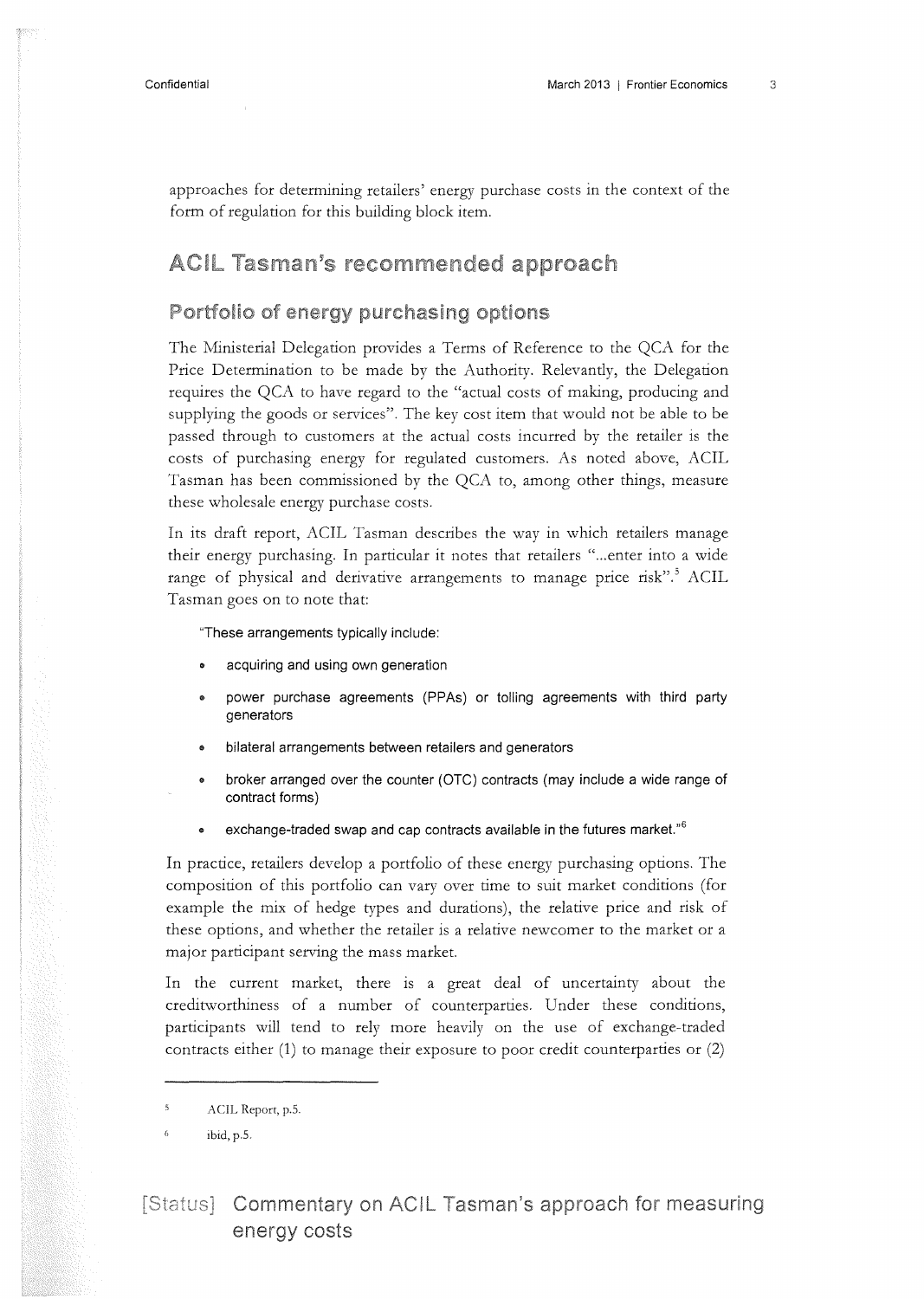to acquire hedging cover if they themselves have a poor credit rating and cannot sell OTC contracts.

With greater price uncertainty and variability - due in part to uncertainty surrounding the future of carbon pricing and renewable policies and in part to unprecedented falls in electricity demand  $-$  the tenure of contracts has become shorter. This is because counterparties have been seeking to avoid the risk of holding out-of-the-money contracts.

New entrant retailers rarely have the need or ability to procure physical generation options (either as PPAs or owner-operator generation) to help hedge their load. This is because new entrant retailers typically have a small customer base and limited access to finance. Therefore, they typically find it difficult to justify or fund the acquisition of a physical generation option. Larger, more established mass market retailers do generally have physical generation options in their portfolio for a range of good commercial reasons discussed below.

### ACIL Tasman disregard the retailers' physical generation costs

Having recognised that retailers do, in practice, employ physical generation options such as plant ownership, tolling or PPAs to minimise their energy purchases, ACIL Tasman then proceeds to ignore the costs retailers have incurred in securing these options:

Where the process for investing in the plant is subject to competition, the effective price would also be expected to be related to the long run marginal cost (LRMC) of an increment in supply equivalent to the size of the generator. However, the price in these types of contracts would also be expected to be consistent with expected poolhedge price outcomes over the life of the contract, otherwise entering them would make little sense given that energy would be available out of the market at the prevailing pool-hedge price. The costs involved in investing directly in generation would be expected to face the same disciplines.<sup>7</sup>

ACIL Tasman appears to be saying that the price retailers ought to have paid for PPAs should not exceed the price retailers would expect to pay for a string of shorter term contracts. We say 'appears' because the imprecision of ACIL Tasman's commentary creates some ambiguity about whether this interpretation of this pivotal passage is correct. For example, it is unclear what ACIL Tasman means in saying that "the costs involved in investing directly in generation would be expected to face the same disciplines". It is unclear to what disciplines ACIL Tasman is referring. It is also unclear whether ACIL Tasman is referring to the costs of any generator being compared against (1) hedges generally or (2) hedges of a particular type that reflect the characteristics of a particular generator. For

ACIL Report, p.6.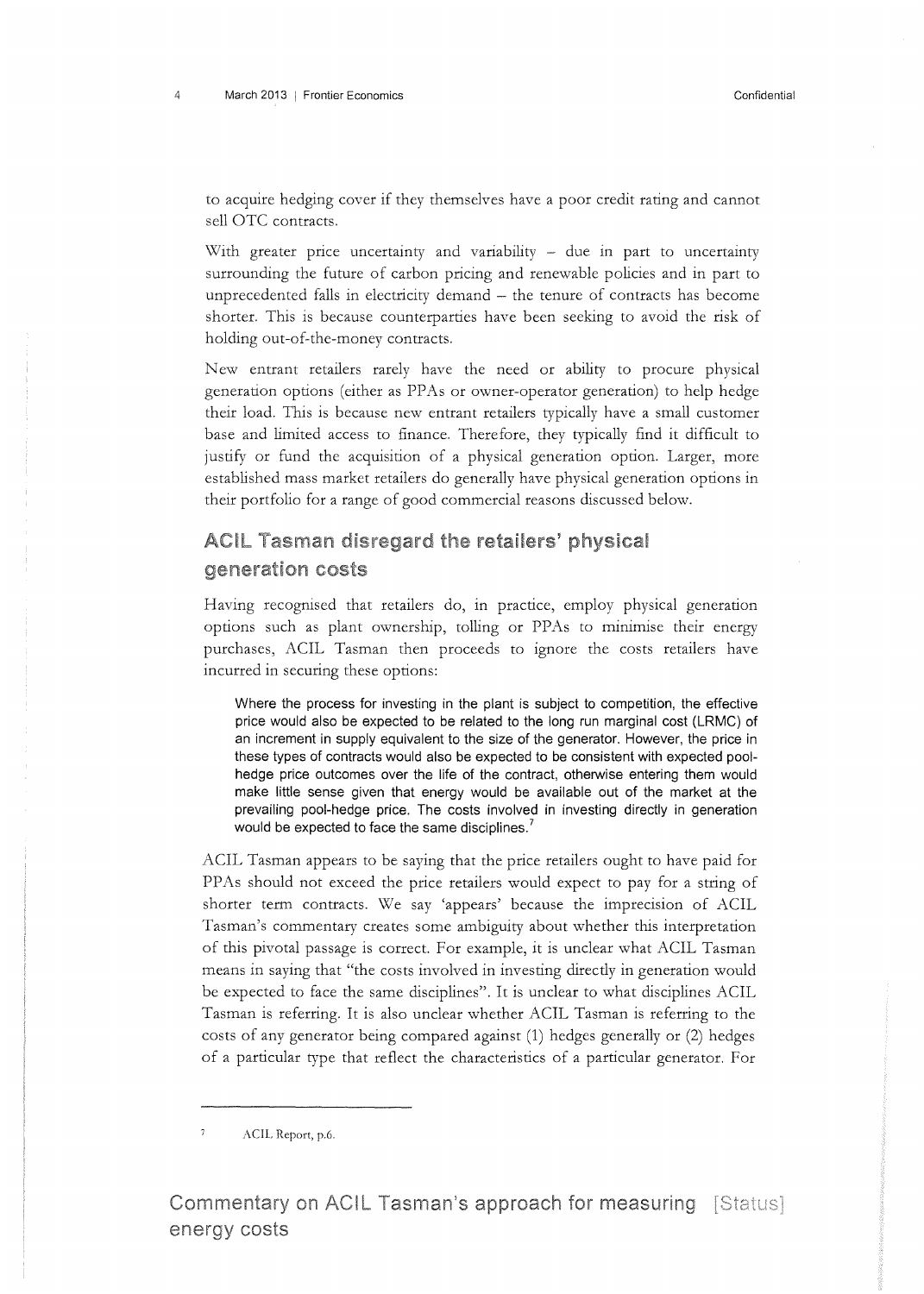example, it would be inappropriate to compare the  $\frac{1}{2}$  MWh price paid under a PPA relating to a peaking generator to the average cost of hedging the Net System Load (NSP) profile. However, it would seem, on the face of it at least, that is what ACIL Tasman is suggesting.

### Concerns about ACIL Tasman's disregard of generation costs

Putting to one side our concerns about the ambiguity of ACIL Tasman's wording, ACIL Tasman has effectively said that the actual costs of procuring physical generation options can be safely ignored for the purposes of determining the regulated energy cost allowance.

In our view, ACIL Tasman's disregard of physical generation costs represents a significant misunderstanding of retailer behaviour and of the economics of the Australian (and indeed, international) power markets.

The real economic danger in the QCA adopting ACIL Tasman's logic is that it could undermine incentives for retailers to invest in new generation when it would be otherwise economic. While this point has been made many times by retailers, the connection between poor regulatory arrangements and its distortionary effects on generation investment is often not effectively explained. In the remainder of this sub-section, we will explain why ACIL Tasman's logic for disregarding generation costs is incorrect and how the translation of this flawed logic into a regulated retail price could distort the incentives to make economic investments in new generation capacity. To the extent that these distortions occur because of ACIL Tasman's recommendations being reflected in the regulated retail price, this is likely to result in a loss of economic welfare.

#### Reasons retailers invest in generation

Retailers invest in new generation (either as owner-operator, PPAs or tolling agreements) for a range reasons, including:

 $\circ$  Superior risk management – a retailer trading a generator provides superior risk management services because a generator dispatched in the pool earns the same price as the retailer has to pay for energy purchases from the same pool. The 'natural hedge' qualities of a generator allow retailers to more precisely match their purchases with their sales and contracted position. The closest equivalent financial instrument to the risk management qualities of a generator is a load-following hedge. However, ACIL Tasman reject the use of any financial instrument other than vanilla products arguing that "....a retailer's rationale for entering into more complex hedging arrangements would be because such arrangements would result in lower overall energy costs than the estimates from the simplified contract model - otherwise the

### [Status] Commentary on ACIL Tasman's approach for measuring energy costs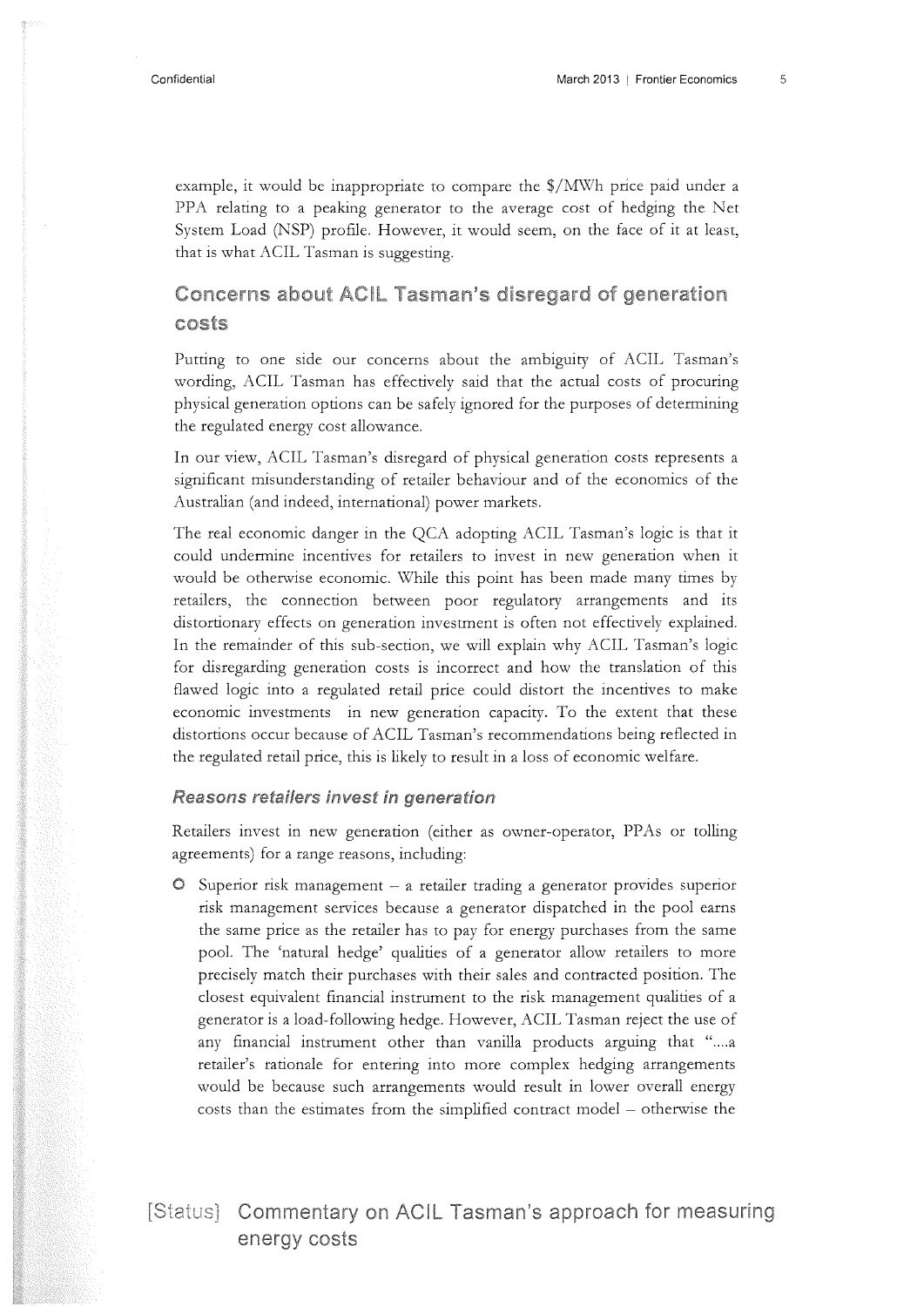retailer would be expected to prefer the simplified contract model".<sup>8</sup> As discussed in more detail below this approach makes the implicit but erroneous assumption that a vanilla hedge providing the same benefits as a more structured hedge and therefore the price of the more structured hedge can be benchmarked agamst the price of a vanilla hedge.

- Manage credit risk exposure a retailer may develop a generation position because it may be concerned about the deteriorating creditworthiness of generators. This could expose the retailer to the financial failure of key generator counterparties, which in turn would exposure the retailer to the risk of high spot prices.
- Manage hold-out and re-contracting risk- retailers are increasingly turning to more vertically integrated structures, partly as the generation sector consolidates. This is because retailers are concerned that they will be exposed to adverse spot or contract prices upon the maturity of tranches of their existing portfolio, especially if generators hold-out selling them contracts in an attempt to extract a better contract price from the retailer. If a retailer is able to meet some of its own power needs, there is less risk of potential generator counterparties holding out for higher contract prices.
- $O$  Increase competition in the spot market retailers may invest in a generator to allow them to put downward pressure on excessive spot prices to reduce their overall energy purchase costs under conditions of system stress.

It is important to recognise that these reasons for acquiring a generation position are highly interrelated. For example, a retailer may acquire a generation position to sharpen its management of spot price risk (through a natural hedge) as well reducing re-contracting risks and to better manage the likelihood of damaging price spikes by bidding the generator's capacity to better manage energy purchase cost risks at times of system stress.

#### Apples and oranges and dynamic inefficiency

The discussion above highlighted that the value of a generator to a retailer is multi-dimensional – a generator is not just for the production and sale of energy. It should also be clear that some of these values cannot be achieved, or achieved at the same cost, through the use of standard form hedging contracts. For example, buying a standard form hedging contract (of the type ACIL Tasman uses to establish a reference price for generators) does not assist in managing credit exposure or assist in reducing re-contracting risk. Indeed, using a standard contract is more likely to deepen a retailer's exposure to credit risk and recontracting risks. Similarly, the type of contracts used by ACIL Tasman as a reference price for any generation capacity that retailers may own cannot be used

ibid, p13.

Commentary on ACIL Tasman's approach for measuring [Status] energy costs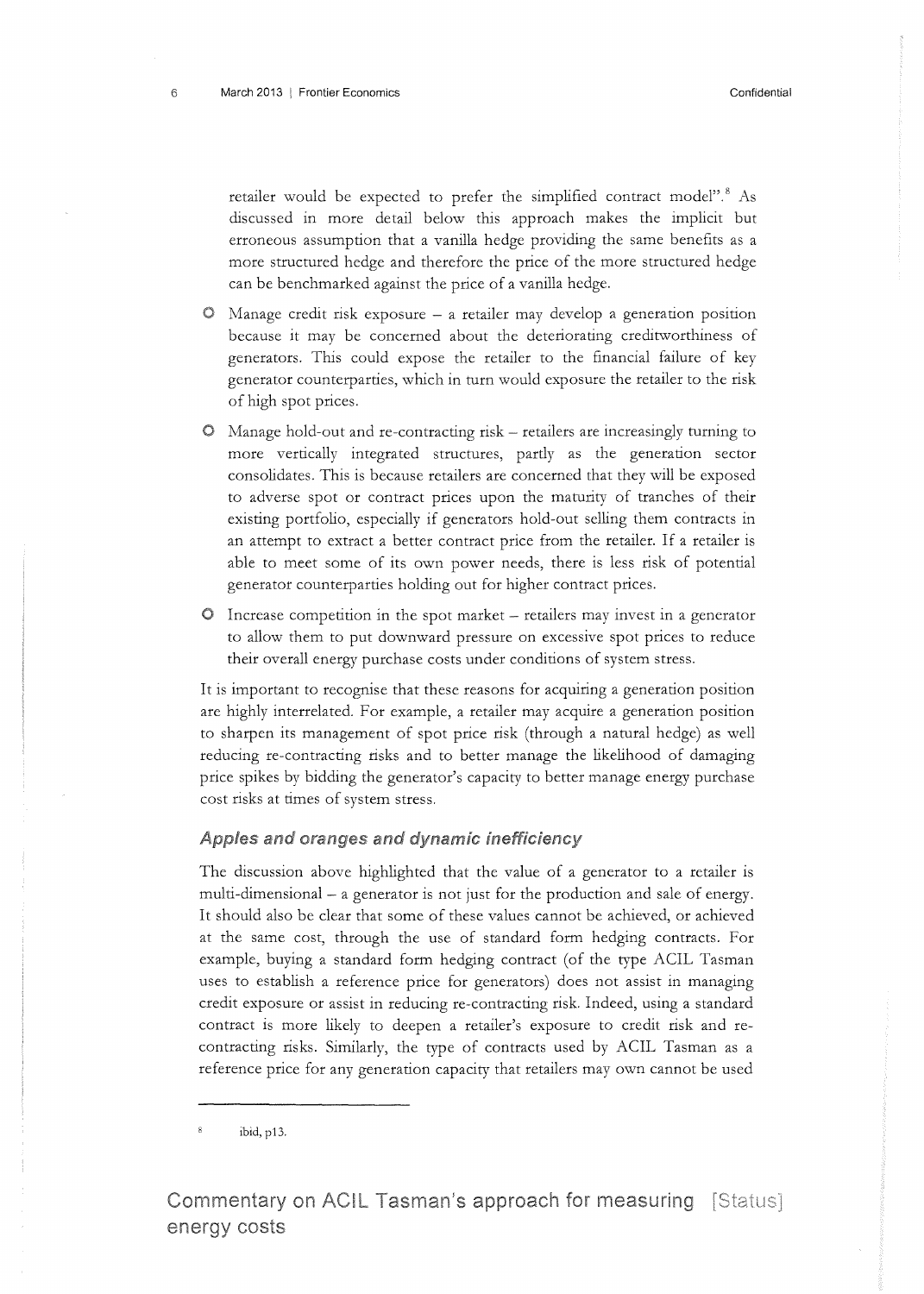to decide how capacity will be traded and therefore has no direct influence over the spot price the retailer has to pay.

ACIL Tasman's flawed approach to comparing all energy purchasing options to the price of an exchange-traded hedge is clear throughout the document. For example:

The approach is a simplification of the actual contract market in that it is based on observable prices for base, peak and cap contracts only. It does not include other instruments available to retailers, and about which ACIL does not have sufficient information to use to estimate energy costs, such as purchase of predetermined load profiles and use of own generation. The effects of these simplifications are not able to be estimated, but we consider that a retailer's rationale for entering into more complex hedging arrangements would be because such arrangements would result in lower overall energy costs than the estimates from the simplified contract model  $$ otherwise the retailer would be expected to prefer the simplified contract model [emphasis added].<sup>9</sup>

ACIL Tasman's approach involves assuming that any energy purchasing option can be compared to the cost of an exchange-traded hedge, irrespective of the risk characteristics or by-products of these other purchasing options. This is equivalent to QCA benchmarking the cost of all a retailer's skilled employees to the cost of the cheapest unskilled workers, on the basis that workers work the same hours.

If retailers are prevented from recovering the costs of efficient generation investments they make to manage their single largest controllable costs  $$ wholesale energy purchase costs - due to distortionary price regulation based on poor economics rather than competitive forces - then those retailers will stop investing in these options. More specifically, if the QCA accepts ACIL Tasman's advice that it is appropriate to ignore a retailer's cost of acquiring an efficient portfolio, including generation assets, then retailers will be deterred from investing in new generation. Given that one of the key reasons retailers invest in generation is to manage extreme pressure on spot prices, and hence contract prices, it seems logical to expect that wholesale prices are more likely to be higher if retailers are deterred from investing in new generation facilities. Under these circumstances, retailers will need to find other, inevitably higher cost, ways of achieving the services provided by own-generation options. As a result, customers will, in all likelihood, face the prospect of higher retail prices caused by a rise in wholesale prices and, concomitantly, higher retail margins. As is well known, higher electricity prices caused by inefficient behaviour will result in lower economic welfare.

ACIL Report, p.13.

[Status] Commentary on ACIL Tasman's approach for measuring energy costs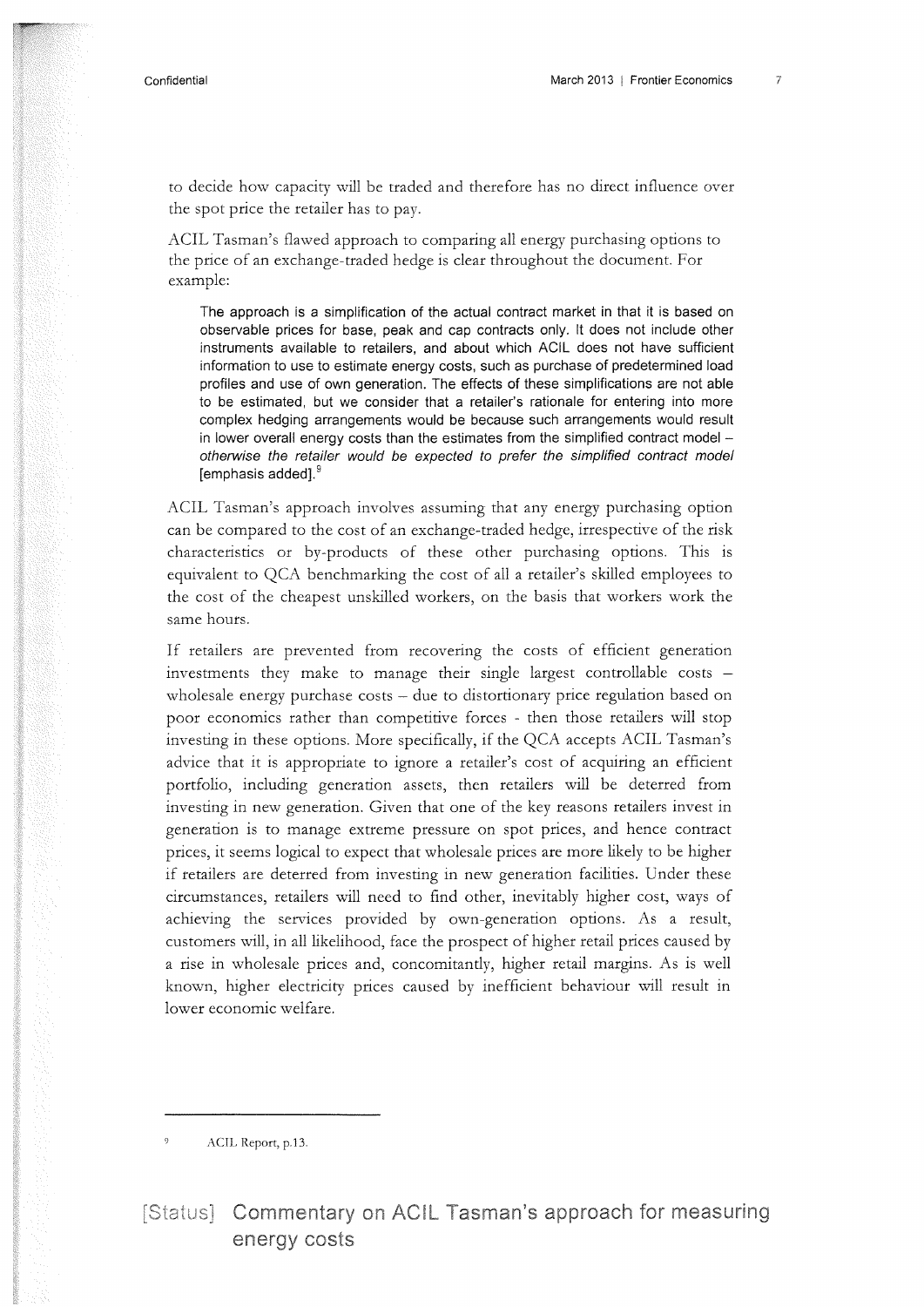#### Ex-post vs ex-ante

One of the key problems in ACIL Tasman's approach to calculating energy purchase costs lies in the inappropriate use made of *ex-post* electricity prices.

As indicated above, one of the reasons retailers invest in generators is to manage extreme pressure on spot prices under conditions of system stress. To the extent a retailer's investment in a new generator is successful in this, it will in turn lower the contract price. This will lower a retailer's costs to the extent the retailer is exposed to spot and contract prices. This relationship between the spot and contract price is acknowledged by ACIL Tasman:

The prices offered and bid for OTC contracts and exchange traded contracts will be governed by a host of considerations but paramount is the expected pool or market price which the counterparties collectively perceive will prevail for the energy being contracted (volume, shape and tenor). This is because the pool price is the prevailing price available to retailers and generators so and it would make little logical sense to offer and bid prices which are markedly different from the expected pool price level.<sup>10</sup>

When retailers make the *(ex-ante)* decision to invest in a generator, one of the variables they consider is the effect the investment will have on the spot and therefore the contract price *ex-post* their generation investment (ignoring the other services a generator provides a retailer, as briefly discussed above). More specifically, a retailer will compare the wholesale energy purchase costs it would face in the absence of making the generation investment to the energy purchase costs it would face if it did make the investment. If the savings in the retailer's wholesale energy purchase costs exceed the cost of developing and operating the generator, then all other things being equal, it would be profitable for the retailer to invest in the generator.

A simplified presentation of this point is shown in Figure 1 and Figure 2. Figure 1 depicts the stylised supply/ demand diagram presenting the well known economic concept that the intersection point between the industry supply and demand curves determines the equilibrium price (Price 1). The supply curve depicts the increasing costs of three different generators. The area of each bar in the figure depicts the cost of the relevant generator (cost multiplied by quantity of output).<sup>11</sup> The highest cost operating generator determines the spot price. All generators earn this price and all retailers pay this price.

<sup>10</sup> ACIL Report, p.6.

<sup>11</sup> Fixed costs arc zero m this stylised example.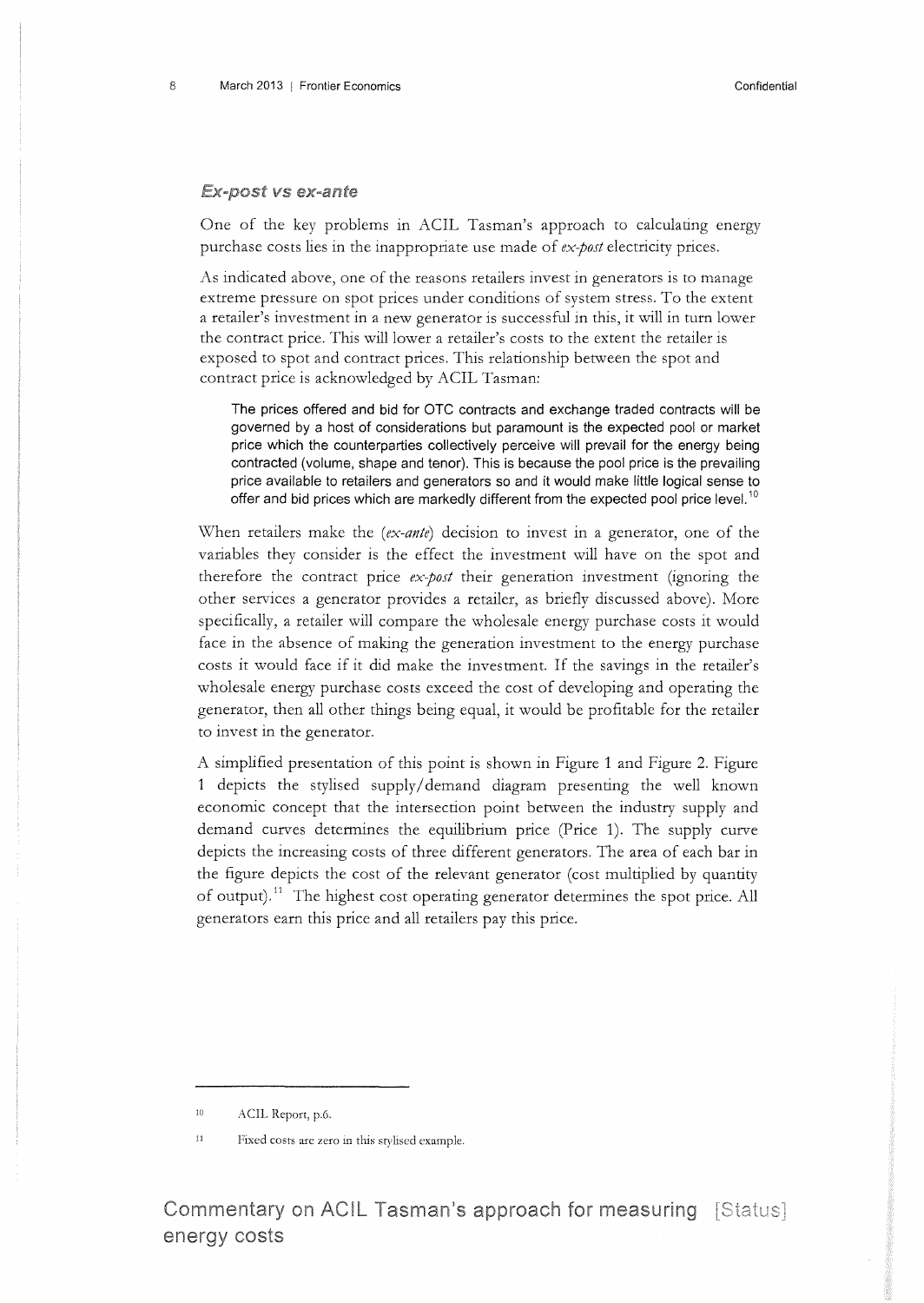

Figure 1: Supply, demand and price

### **Quantity**

Consider now Figure 2. This shows the effect on price of a retailer investing in a new generator. The new generator is shown as the shaded bar in Figure 2. The effect of adding the new generator to the market is that the previously most expensive dispatched generator no longer generates and so does not set the price. This results in the price falling from Price 1 to Price 2. The effect on the costs of purchasing energy from the market is that it falls by the rectangle marked by Price 1, Price 2, A and B.<sup>12</sup> Against this saving in the energy purchase cost must be netted the cost of building and operating the new generator (the shaded area). It can be clearly seen in this highly simplified example that the savings in energy purchase cost easily outweigh the costs of the new plant. In this case it is profitable to build the generator.

<sup>&</sup>lt;sup>12</sup> Where *A* refers to the intersection of the demand curve and the price of the erstwhile most expensive dispatched generator and B refers to the intersection of the demand curve and the price of the current most expensive dispatched generator.

<sup>[</sup>Status] Commentary on ACIL Tasman's approach for measuring energy costs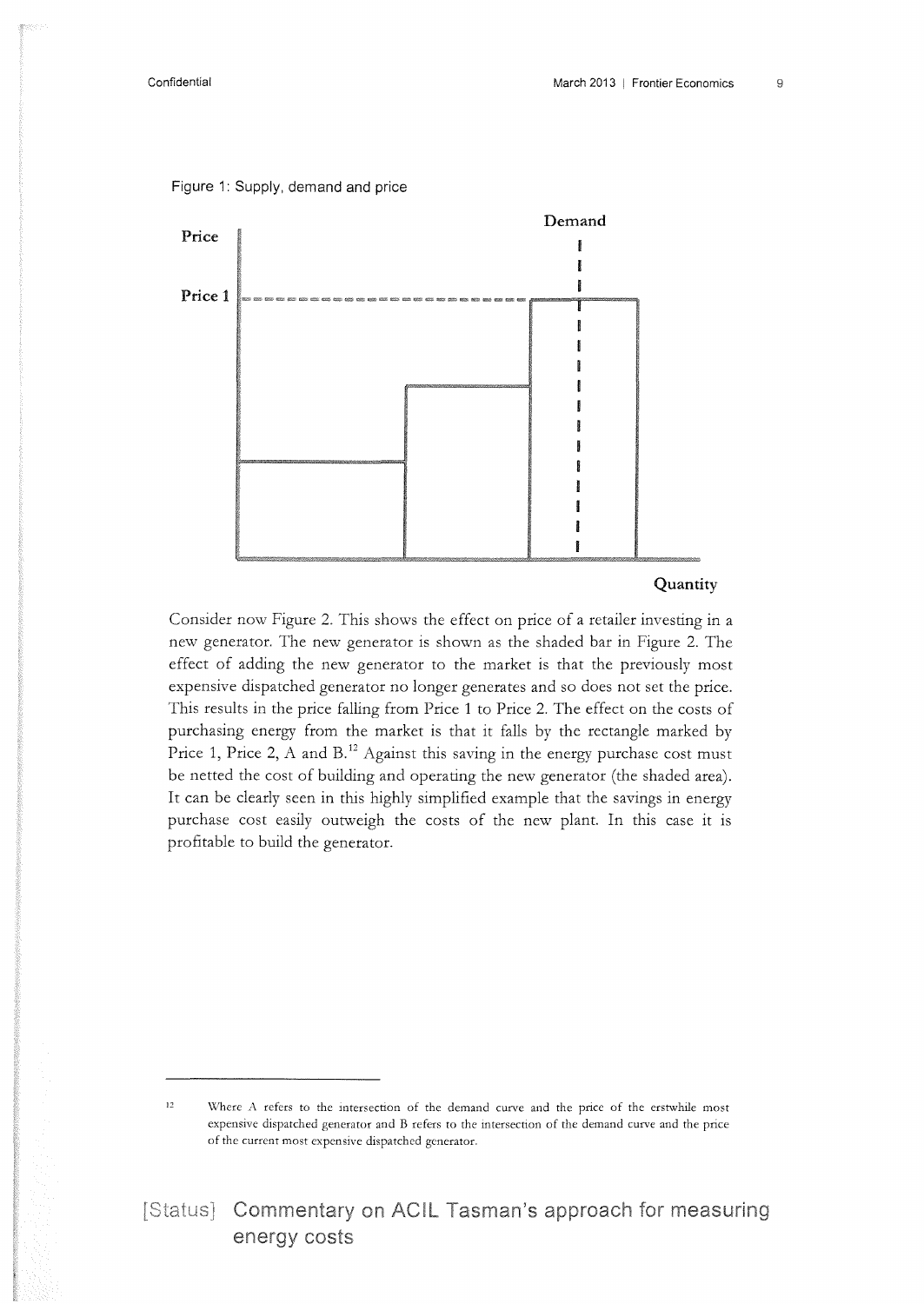#### Figure 2: Retailer investment in new generation



The addition of a small amount of capacity to the existing system can reduce prices by a disproportionately large amount, whereas the decision to delay investment can lead to large price deviations from system average cost. It is for this reason that retailers, particularly ones that serve mass market customers, are increasingly developing vertically integrated generation-retail businesses - to avoid recontracting risks and large price deviations.<sup>13</sup>

Further, the lumpy nature of generation plant investments may lead to transient over-supply in the system in the post-entry environment, a generally accepted proposition in industrial organisation literature. During the oversupplied period, competition amongst the supply-side for generation dispatch frequently leads to spot prices that are more reflective of the short run cost rather than the full cost of the marginal generator. During this period (as is the case at present in Queensland) the spot and contract prices therefore do not reflect the full cost of the investment, and hence under recover the full investment cost. Overtime the supply/ demand balance will tighten and spot (and contract) prices will tend to recover, to the point that the next such investment is made, at which point this cycle can be expected to repeat.

<sup>13</sup> There are spillover effects to all buyers from any new generation investment and it is important that a retailer be able to appropriate enough benefits from their investment in new generation investment to make the investment financially worthwhile. lt is more likely that a retailer with a large customer base can achieve this outcome. This helps explain why larger retailers tend to have a larger share of their energy purchase portfolio accounted for by physical or effective ownership of generation assets.

Commentary on ACIL Tasman's approach for measuring [Status] energy costs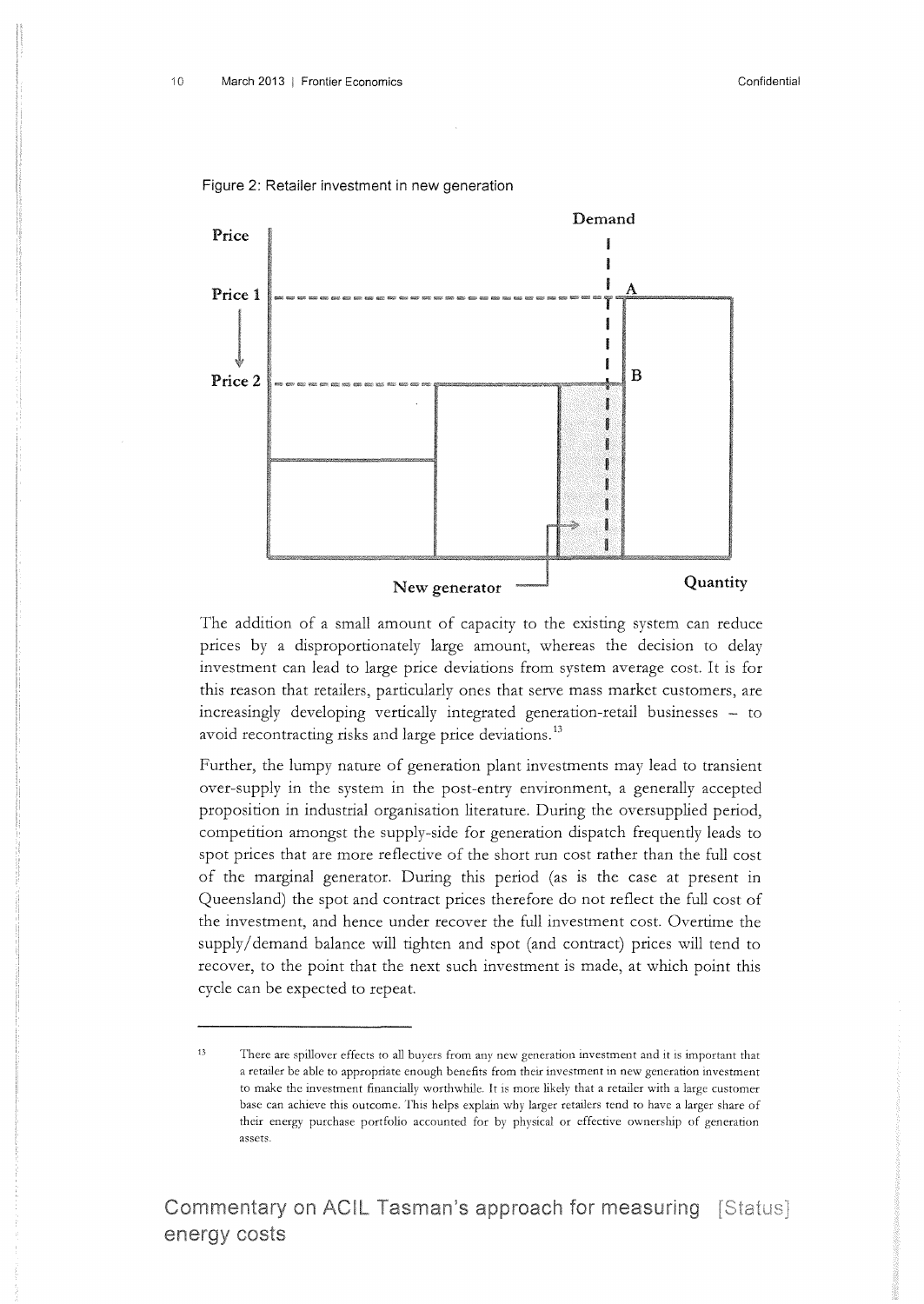The relevance of this discussion to ACIL Tasman's approach is as follows. Knowing that retailers have incurred the cost of investing in new generation, which from time to time may have the effect of lowering spot prices on a transient basis, which benefits customers in the long run, ACIL Tasman uses *expost* spot and contract prices to provide a reference price for the generation investment made by a retailer. This means that the economics of the retailer's investment in generation will be undermined by the regulatory treatment of its generation costs and create a disincentive for timely investment in new plant which otherwise ensures physical and systemic stability of the grid. If regulated prices ignore these commitments by only focusing on short run prices in spot and futures markets, the investment in new generation may be unprofitable, not because of anything fundamental about market competitiveness or the supply and demand characteristics of the market, but because of a regulatory artefact (and one based on a misunderstanding about retailer cost structures) that disrupts the natural course of a market. The application of ACIL's methodology in the current environment coincides with a protracted period of oversupply in the NEM, exacerbated by broader domestic and international economic conditions. Thus the shortfall between the energy cost implied by ACIL's current methodology, and the true cost of energy supply is materiaL If this approach were to persist, retailers will face an incentive to substantially delay, or potentially avoid, making future generation investments, ultimately leaving consumers to bear inefficiendy high costs over the long run. It is difficult to see how this is in the best interests of consumers.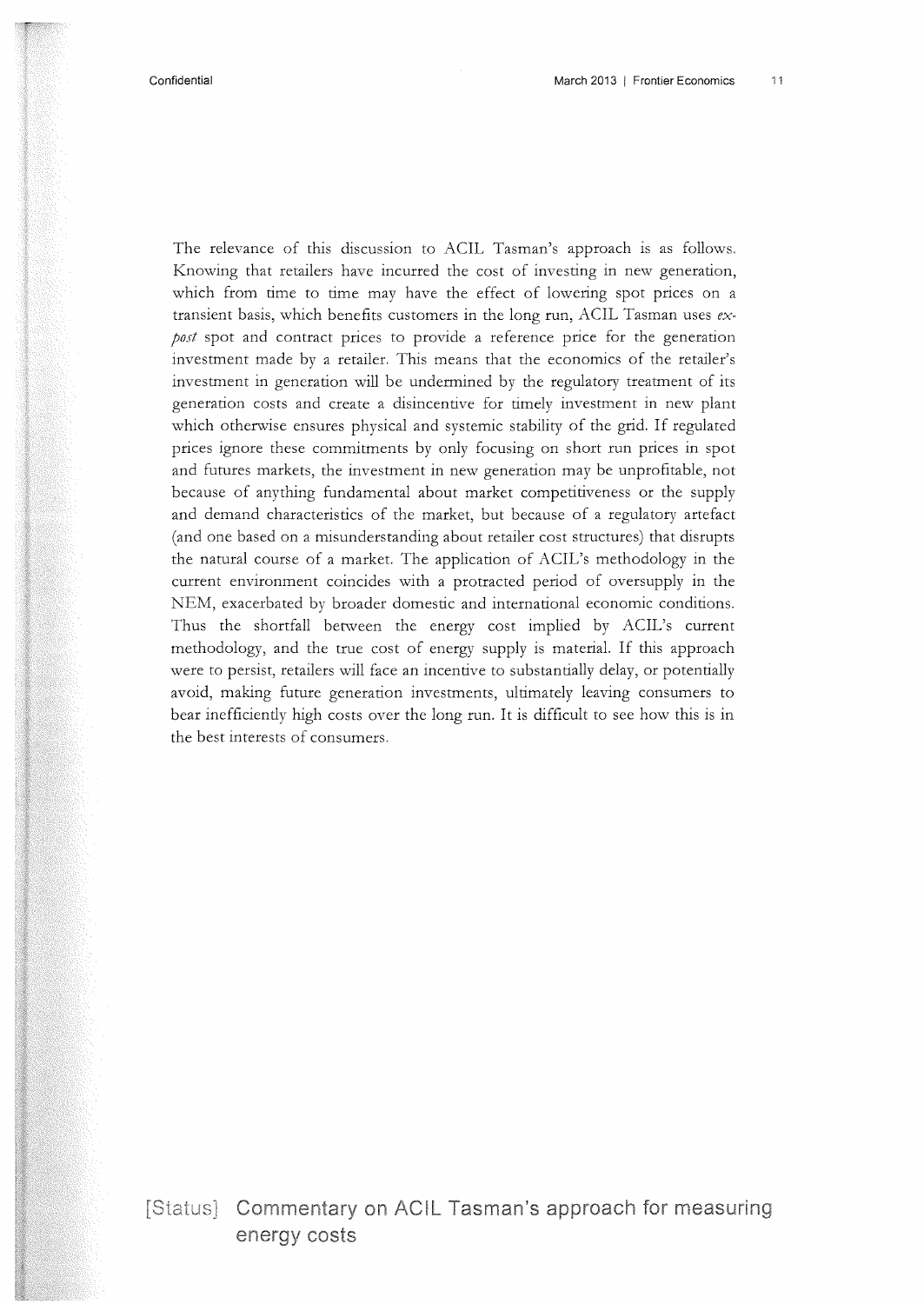



Ultimately, the continuation of this regulatory treatment, or the continuation of retail price regulation, will deter retailers from investing in new generation plant that has the effect of keeping prices under control and within a 'manageable band'. While the approach adopted by the QCA will deliver a short term reduction in consumer tariffs, which no doubt will be politically popular, it is difficult to see how this will be in the long term interests of electricity consumers or the State.

## Addressing the flaws in ACIL Tasman's recommended approach

### Two key alternatives

Assuming regulation of retail prices continues in Queensland (which is not preferable) there are two main alternatives for correcting the ACIL Tasman approach.

The first corrective approach assumes that the QCA continues applying the market based approach for determining the energy cost component of regulated tariffs (modified market based approach). The second corrective approach focuses on modifying the form of regulation while retaining ACIL Tasman's approach for measuring market based energy purchase costs (modified form of regulation). These options are discussed below.

Commentary on ACIL Tasman's approach for measuring [Status] energy costs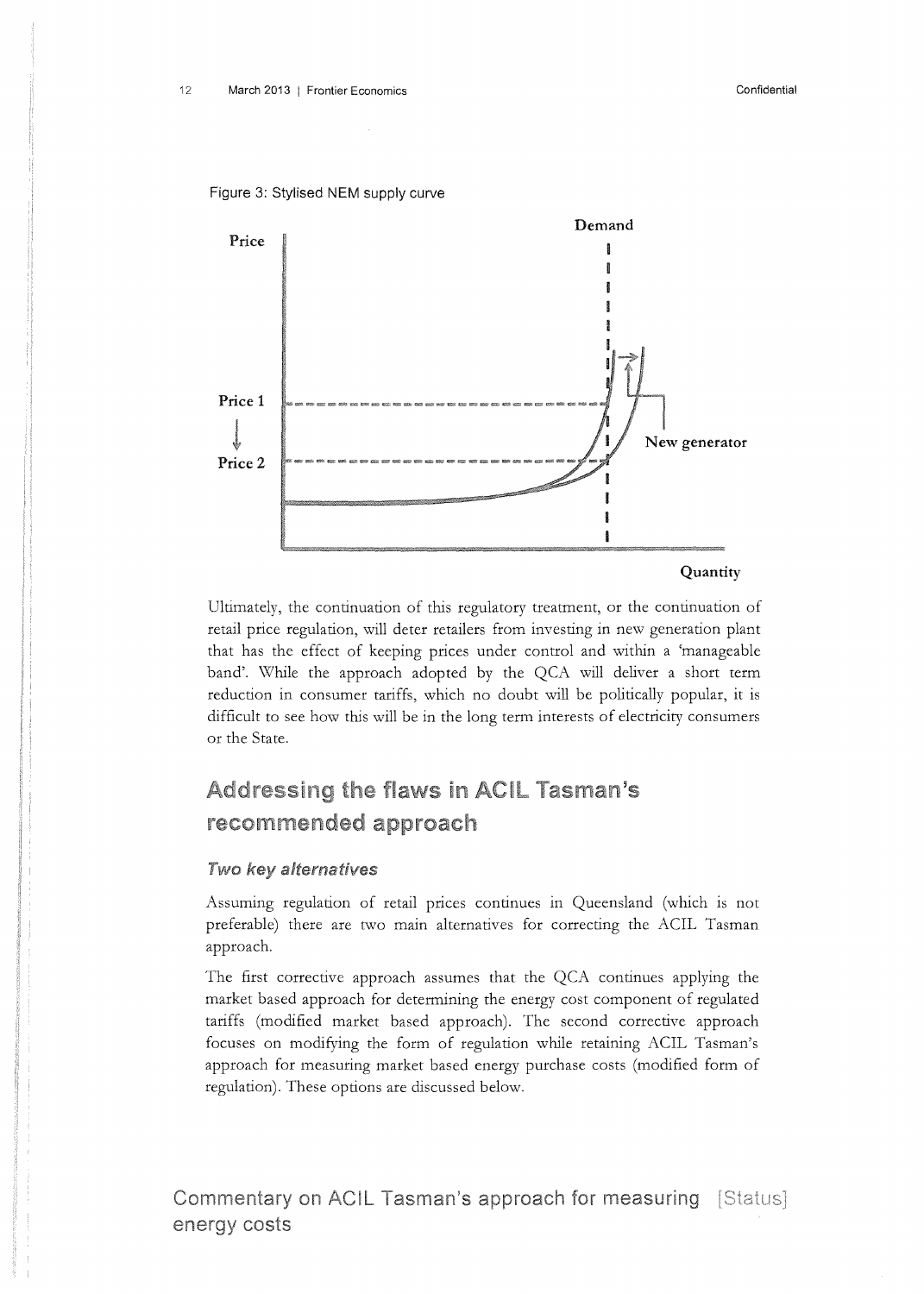#### Modified market based approach

The key problem with using a market based approach *alone* to estimate a retailer's wholesale energy purchase cost is that such an approach must comprehensively reflect the efficient behaviour of a retailer. Unfortunately, it is difficult for a regulator to determine what constitutes efficient retailer energy purchase costs. In part this is because retailers make commercial decisions in the context of an ever changing market while a regulator has make a determination of efficient purchasing decisions at a prior snapshot in time. Moreover, regulators typically have limited to no direct and/or recent experience in making energy purchasing decisions and so are in a poor position to decide what is or is not efficient. It is also impossible for a regulator to determine all the factors that *have* influenced retailer behaviour in the past let alone what may influence their choices in the future. Further, it is very difficult for a regulator to put themselves in the position of the retailer who is required to make energy purchasing choices in real time with a set of risk preferences that are often not specified or difficult to specify, and subject to change.

At the very least, if the QCA is to rely *exdusive!J* on a market based approach for determining the efficient energy purchase costs of a retailer (which it has), it must take a more sophisticated approach than recommended by ACIL Tasman, which simply assumes that retailers only use vanilla hedging products. It is not sufficient for the QCA to justify using ACIL Tasman's approach simply because the current value of vanilla hedging instruments is more transparent than the price of other instruments or options, including long-dated (physical) instruments.

It is also inappropriate for ACIL Tasman to ignore the cost of generation options on the basis that a retailer would not choose these options in preference to a hedge if the hedge were cheaper. The implicit assumption of homogeneity of all hedging options that ACIL Tasman uses to justify its simplistic treatment of nonvanilla hedging products should be rejected by the QCA. Use of such a simplistic approach will drive the retailers to make economically sub-optimal decisions that will work against the long term interest of customers and the wellbeing of the State economy by stoking price volatility.

In summary, if the QCA chooses to rely solely on the market based approach for estimating efficient energy costs, ACIL Tasman should be required to include a wider range of energy hedging options and properly specify the services they each provide retailers.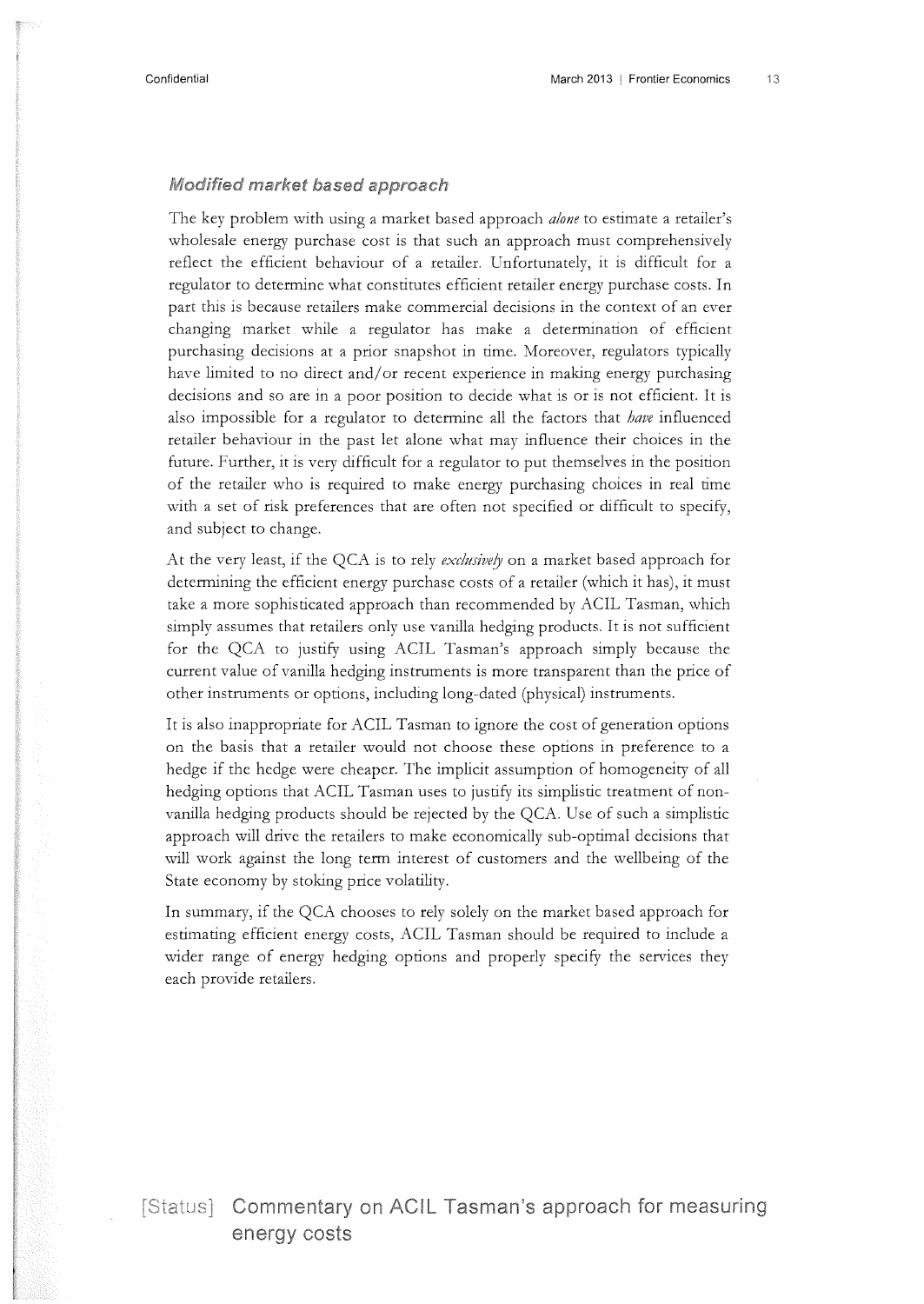#### **Modified form of regulation**

As indicated above, retailers face potentially significant financial risks from the QCA undertaking an incomplete evaluation of the optimal mix of energy purchasing options, where the QCA relies solely on a market based approach for determining energy purchase costs.

This risk could be largely mitigated if the QCA adopted a form of regulation where wholesale energy costs are based on generation costs. More specifically, the QCA should adopt the principle that energy purchase costs are based on the higher of the market based costs or the Long Run Marginal Costs (LRMC) of generation. This approach minimises (but does not eliminate) the risk that regulated prices will be set below retailers' actual costs, thereby minimising the risk of financial failure of the retailers and/ or undermining the incentives to undertake optimal investments in new generation. Using this approach lessens the need for the QCA to as comprehensively measure the efficient energy purchase costs under the market based approach, as recommend above.

The superior risk characteristics of this form of regulation are the reason that retailers generally supported the previous regulatory approaches adopted in NSW and South Australia.

### **Comparison with ESCOSA and IPART**

We note that the QCA has referred to the recent work of ESCOSA and IPART, claiming that these regulators and governments are showing a preference for an approach similar to the  $QCA$ 's approach.<sup>14</sup>

On this score it is worth noting that following the Draft Determination by ESCOSA that used a market-based approach and resulted in AGL mounting a legal challenge to ESCOSA's draft decision, the South Australian Government decided to abandon retail price regulation altogether. This means that in South Australia there has never been and will not be an application of the so-called 'market-based' approach recommended by ACIL Tasman.

In the case of NSW, IPART is required to have regard to a balance of the costs of generation and the costs of hedging - it is not a purely market-based approach as recommended by ACIL Tasman.

In any case, the fact that other regulators and governments have shown some interest in a regulatory approach does not imply that the approach is a good one. It may be that these other regulators and governments are responding to short term pressures rather than considering the long term consequences of these

<sup>14</sup> Queensland Competition Authority (2012), Regulated Retail Electricity prices 2013-14 Cost Components and Other Issues, Consultation Paper, December, p13.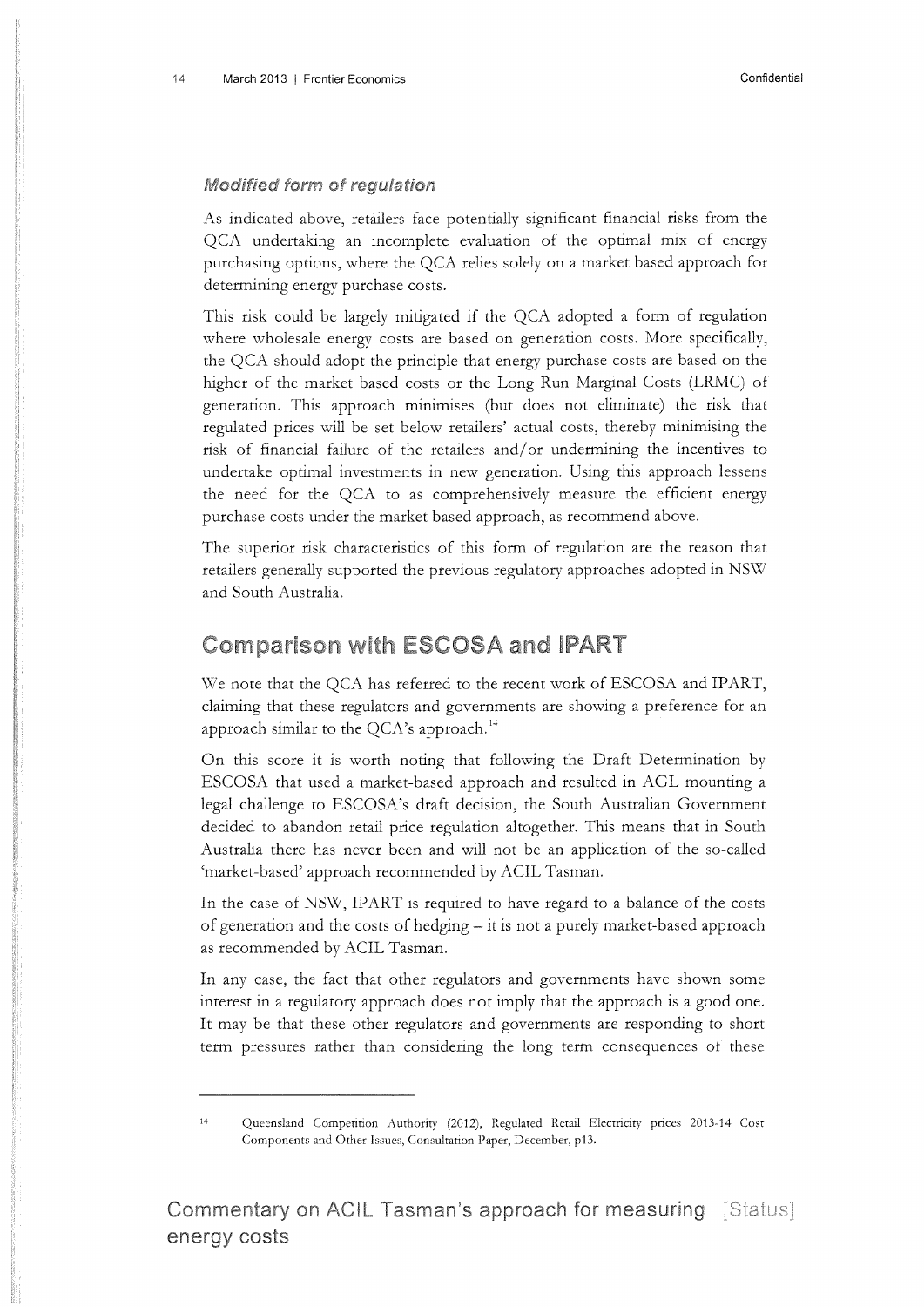approaches. It is important that if regulation of retail prices remains in place (and we would recommend against that), prices should be set in a way that does not create further inefficiencies in the manner ACIL Tasman's recommended approach would.

### **Flawed understanding of LRMC**

In an attempt to discourage further advocacy by retailers of the use of LRMC in Section 4 of its report, ACIL Tasman states:

In general retailers still considered the use of LRMC as their preferred approach to estimating or, at least, providing a floor to wholesale energy costs although none specified how the LRMC should be calculated. As discussed at all stages of the 2012-13 notified tariff review, ACIL Tasman does not regard LRMC as an appropriate approach to estimating wholesale energy cost. In any case, because of an expected oversupply of generation in 2013-14 in Queensland, the LRMC to supply any additional load in 2013-14 would equal the marginal cost of the lowest cost of an existing generator [emphasis added]. Being an existing plant, this LRMC would not include fixed or capital and can be expected to be noticeably lower than market based methodology being proposed by ACIL Tasman.

This understanding of estimation of LRMC does not accord with any approach broadly accepted in economics for estimating the LRMC of generation.

The standard framework for considering the LRMC of a given load is detailed in *"What are Marginal Costs and How to Estimate Tbem?"* by Ralph Turvey, regarded as one of the fathers of LRMC estimation in power systems.

In brief, the standard approach involves estimating the costs incurred in investing in a new generator sooner than would otherwise be the case - for example, in response to a change in the regulated load - taking into account the time periods over which the costs will need to be incurred in each case. <sup>15</sup>

A hypothetical increase in demand over and above predicted levels would result in the need to bring forward the investment in new generation that would otherwise not be expected to occur until a later date. LRMC is calculated by estimating the change in the present value of total costs incurred to meet that increment in demand sooner rather than later.

The capital cost component of LRMC is calculated by comparing the present values of a forecast capacity expansion with the present value of the same expansion undertaken at an earlier point in time. ACIL Tasman implies that in the presence of spare capacity, the capital cost component of LRMC is zero.

Certainly it is the case that if there is a relatively high degree of spare capacity at the present, the incremental capacity cost of meeting an additional unit of

[Status] Commentary on ACIL Tasman's approach for measuring energy costs

<sup>&</sup>lt;sup>15</sup>Professor Ralph Turvey, What are Marginal Costs and How to Estimate Them, Centre for the study of regulated industries (CRI), The University of Bath, March 2000.